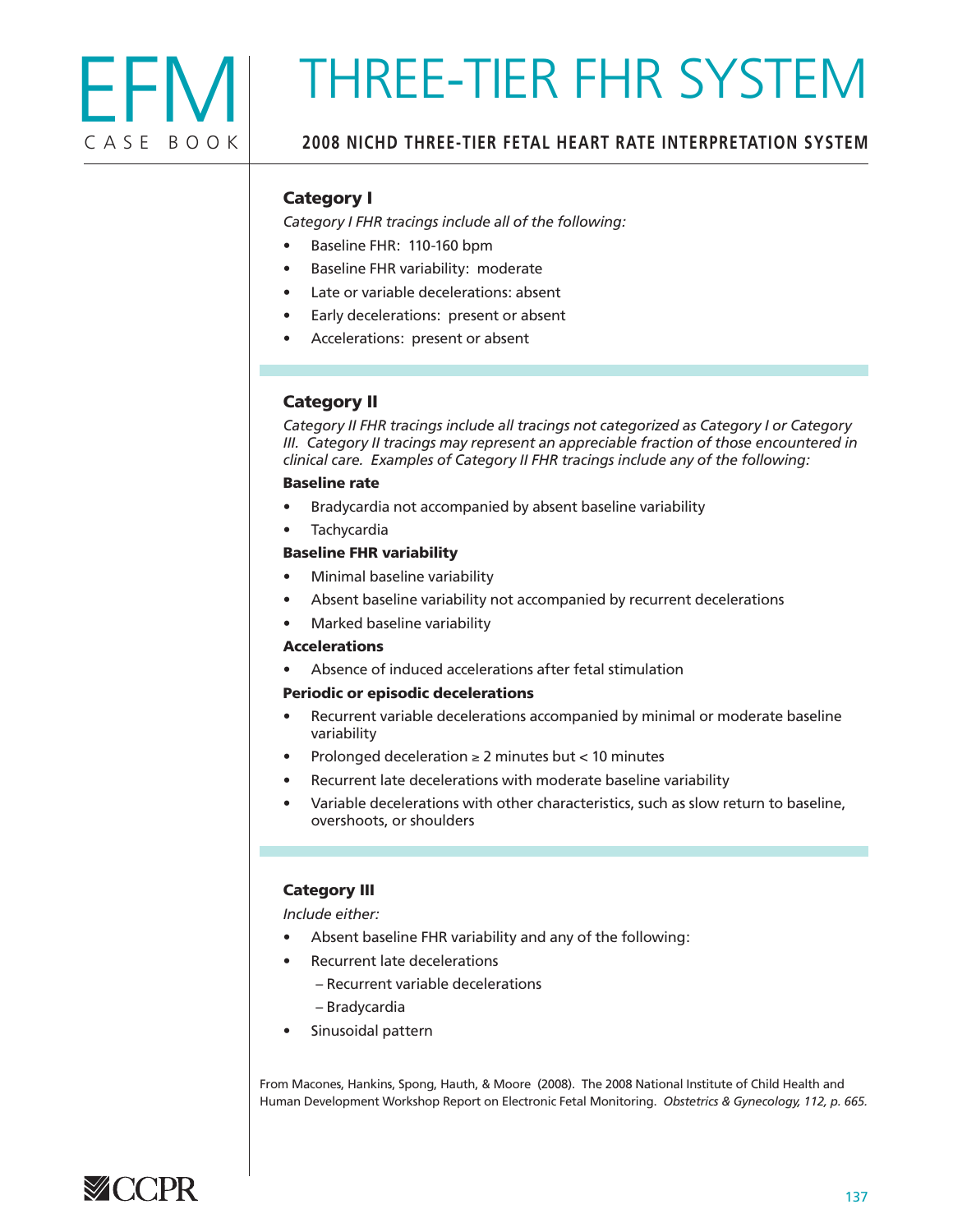

# FHR INTERPRETATION

**2008 NICHD THREE-TIER FHR INTERPRETATION**

#### Category I tracings are *normal*

• Strongly predictive of normal acid-base status at the time of observation

#### Category II tracings are *indeterminate*

• Not predictive of abnormal fetal acid-base status

#### Category III tracings are *abnormal*

Predictive of abnormal fetal acid-base status at time of observation

#### Category I Tracings

- Can be followed in a routine manner
- No specific action required

#### Category II Tracings

- Require evaluation and continued surveillance and reevaluation
- Need to take into account entire associated clinical circumstances

#### Category III Tracings

Require prompt evaluation

#### Category III Tracings

- Depending on the clinical situation
	- Efforts to expeditiously resolve the abnormal FHR pattern may include, but are not limited to
		- Provision of oxygen
		- Change in maternal position
		- Discontinuation of labor stimulation
		- Treatment of maternal hypotension
			- • Intrauterine resuscitation

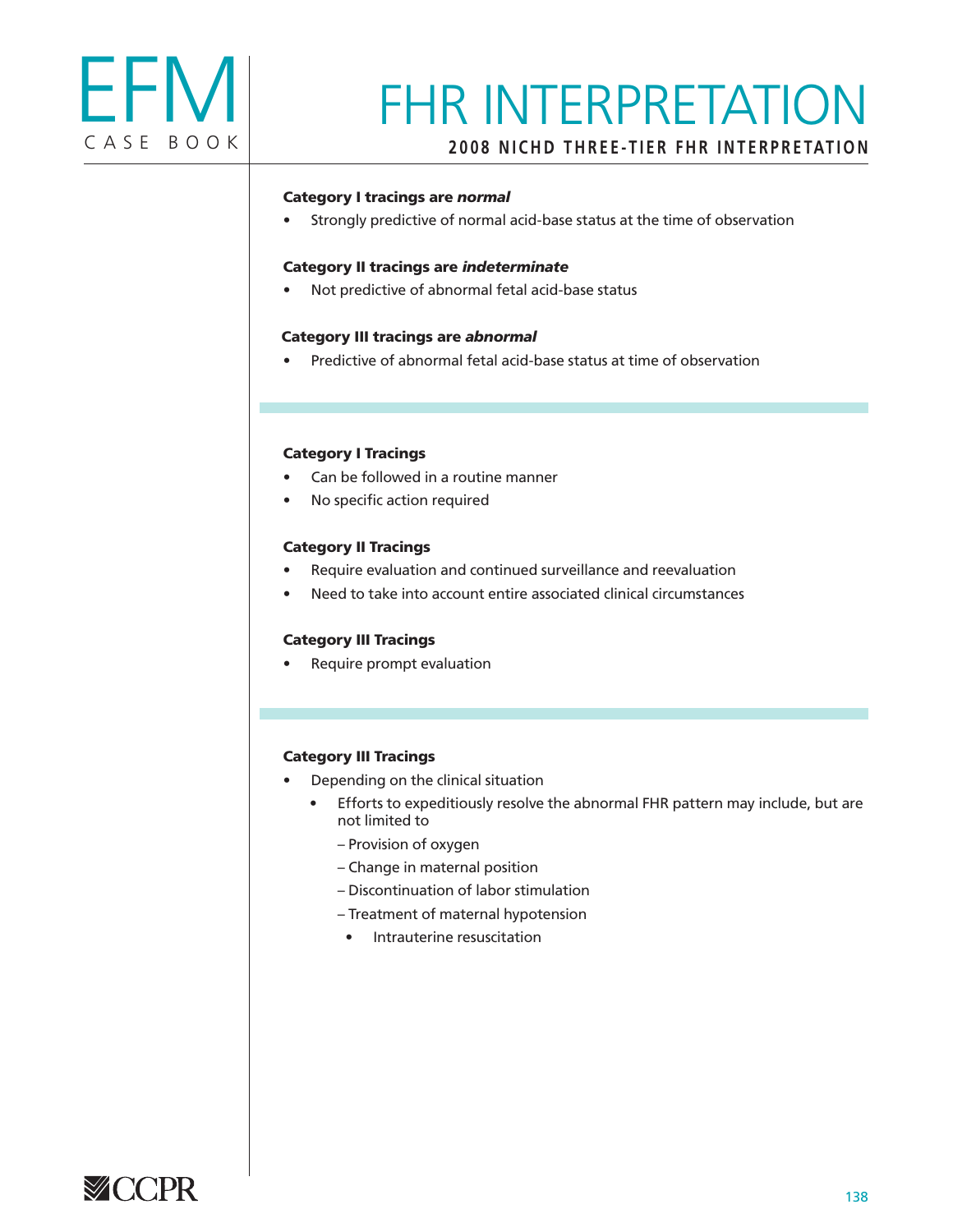

# **TERMINOLOGY**

## **2008 NICHD FETAL MONITORING TERMINOLOGY APPENDIX**

*page 1*

|                                    | <b>Uterine</b><br>contractions            | Normal: ≤ 5 contractions in 10 minutes, averaged over a 30-minute<br>window<br>Tachysystole: > 5 contractions in 10 minutes, averaged over a<br>30-minute window<br>- Should always be qualified as to the presence or absence of<br>associated FHR decelerations<br>- Applies to both spontaneous and stimulated labor<br>The terms hyperstimulation and hypercontractility are not defined<br>$\bullet$<br>and should be abandoned       |
|------------------------------------|-------------------------------------------|--------------------------------------------------------------------------------------------------------------------------------------------------------------------------------------------------------------------------------------------------------------------------------------------------------------------------------------------------------------------------------------------------------------------------------------------|
|                                    | <b>Baseline FHR</b>                       | Mean FHR rounded to increments of 5 bpm during a 10 min window,<br>excluding:                                                                                                                                                                                                                                                                                                                                                              |
|                                    |                                           | 1. Accelerations and decelerations                                                                                                                                                                                                                                                                                                                                                                                                         |
| <b>SYMBOLS:</b>                    |                                           | Periods of marked FHR variability<br>2.                                                                                                                                                                                                                                                                                                                                                                                                    |
|                                    |                                           |                                                                                                                                                                                                                                                                                                                                                                                                                                            |
| $\geq$ GREATER THAN<br>OR EQUAL TO |                                           | There must be at least 2 minutes of identifiable baseline (BL) segments<br>(not necessarily contiguous) in any 10-minute window or the baseline for<br>that period is indeterminate. In such cases, may need to refer to previous<br>10-minute window in order to determine the baseline.<br>Abnormal baseline rates:                                                                                                                      |
| $\leq$ LESS THAN OR                |                                           | Bradycardia = FHR <110 bpm                                                                                                                                                                                                                                                                                                                                                                                                                 |
| <b>EQUAL TO</b>                    |                                           | Tachycardia = >160 bpm                                                                                                                                                                                                                                                                                                                                                                                                                     |
|                                    |                                           |                                                                                                                                                                                                                                                                                                                                                                                                                                            |
|                                    | <b>Baseline FHR</b><br><b>Variability</b> | Determined in a 10-minute window, excluding accelerations and<br>decelerations<br>Fluctuations in BL FHR that are irregular in amplitude and frequency<br>No distinction between short-term and long-term, visually determined as a<br>unit<br>Quantitated as the amplitude of peak-to-trough:<br>absent = undetectable<br>minimal = detectable but equal to or less than 5 bpm<br>moderate = $6-25$ bpm<br>$marked = greater than 25 bpm$ |
|                                    | <b>Accelerations</b>                      | Abrupt increase in FHR above BL (onset to peak <30 sec)                                                                                                                                                                                                                                                                                                                                                                                    |
|                                    |                                           | After 32 weeks: $\geq$ 15 bpm above BL lasting $\geq$ 15 sec and less than 2 min from<br>onset to return to baseline<br>Before 32 weeks: $\geq 10$ bpm above BL lasting $\geq 10$ sec from onset to return to<br>baseline                                                                                                                                                                                                                  |
|                                    | Prolonged                                 | Prolonged acceleration = $\geq 2$ min and <10 min duration                                                                                                                                                                                                                                                                                                                                                                                 |
|                                    | acceleration                              | $\geq 10$ min = BL change                                                                                                                                                                                                                                                                                                                                                                                                                  |
|                                    | <b>Decelerations</b>                      | Exclude transient spikes or electronic artifact when determining the nadir<br>(lowest point of the deceleration)<br>Recurrent decelerations: decelerations that occur with $\geq 50\%$ of uterine<br>contractions in any 20-minute window<br>Intermittent decelerations: decelerations occurring with < 50% of uterine<br>contractions in any 20-minute segment                                                                            |



 $\overline{\phantom{a}}$